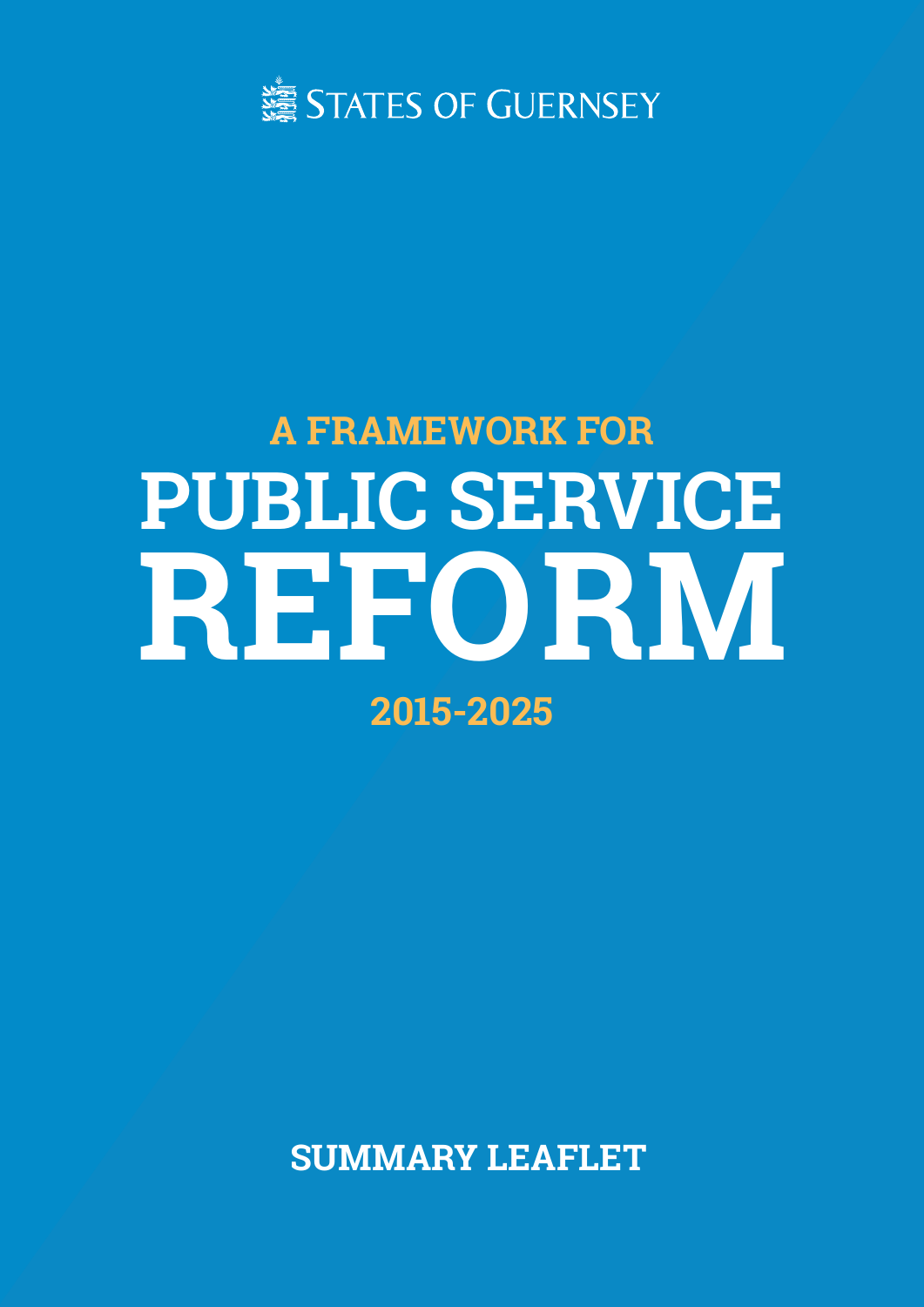## **In this document…**

**public service** is a collective name for all those employed by the States of Guernsey

**government** is the elected political body, including the Committees and the States Assembly

**civil service** is the part of the public service that supports the government to administer its business and develop and deliver its policies

**frontline service** is a service directly accessed by the service user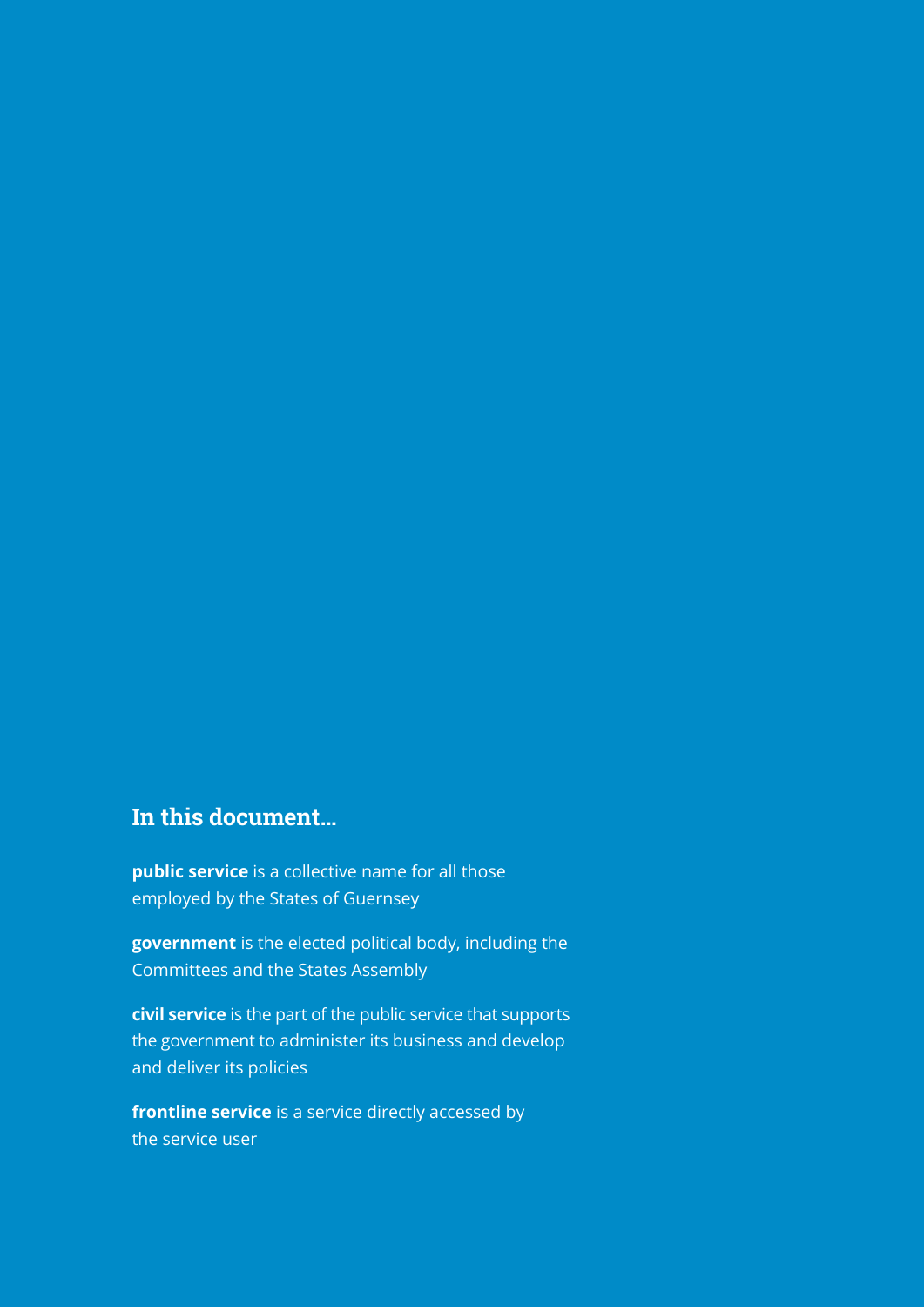## **PUBLIC SERVICE REFORM AND WHY WE NEED IT**

Public service reform is a ten year plan to transform the organisation, management and the delivery of services to customers.

The States has succeeded with its short-term goal of controlling cost and reducing expenditure to address the budget deficit. Whilst we still need to focus on cost control and efficiency, we now need to deliver what has been termed a 'reform dividend' – ensuring any savings we make, in either money or staff time, can be re-cycled back in to the services where they are needed most. Ultimately, public service reform is about improving outcomes for our customers, whether that is as a member of the public, business, the third sector or the government, both now and in the future.

We need to make sure that we are as inclusive as possible, engaging with all members of our community so we understand them better, including those who are more difficult to reach. We must also concentrate on working together better across the organisation and removing barriers between services so we can become more efficient. We need to improve the way in which we deliver frontline services, so our customers can access them quickly and in ways that suit them and we must make the best use of our resources to do this.

Reform is about committing to change and improvement so that we can better serve our community's needs today and in the future. Importantly we need to be able to meet the growing and changing expectations of our community and the challenges the public service, and the island, is likely to face in the future. The population is living longer, a positive result of advances in healthcare, but we've got to make sure we meet the demands that will result from that - the community's shifting demographics, changing workforce requirements and a need to continue to support Guernsey's economy, helping to meet the challenges we face in a competitive world.

We also need to improve the way in which government is supported by the civil service. We've got to ensure there is the appropriate capacity and capability to support the development of impartial and balanced government policies while implementing these efficiently and effectively.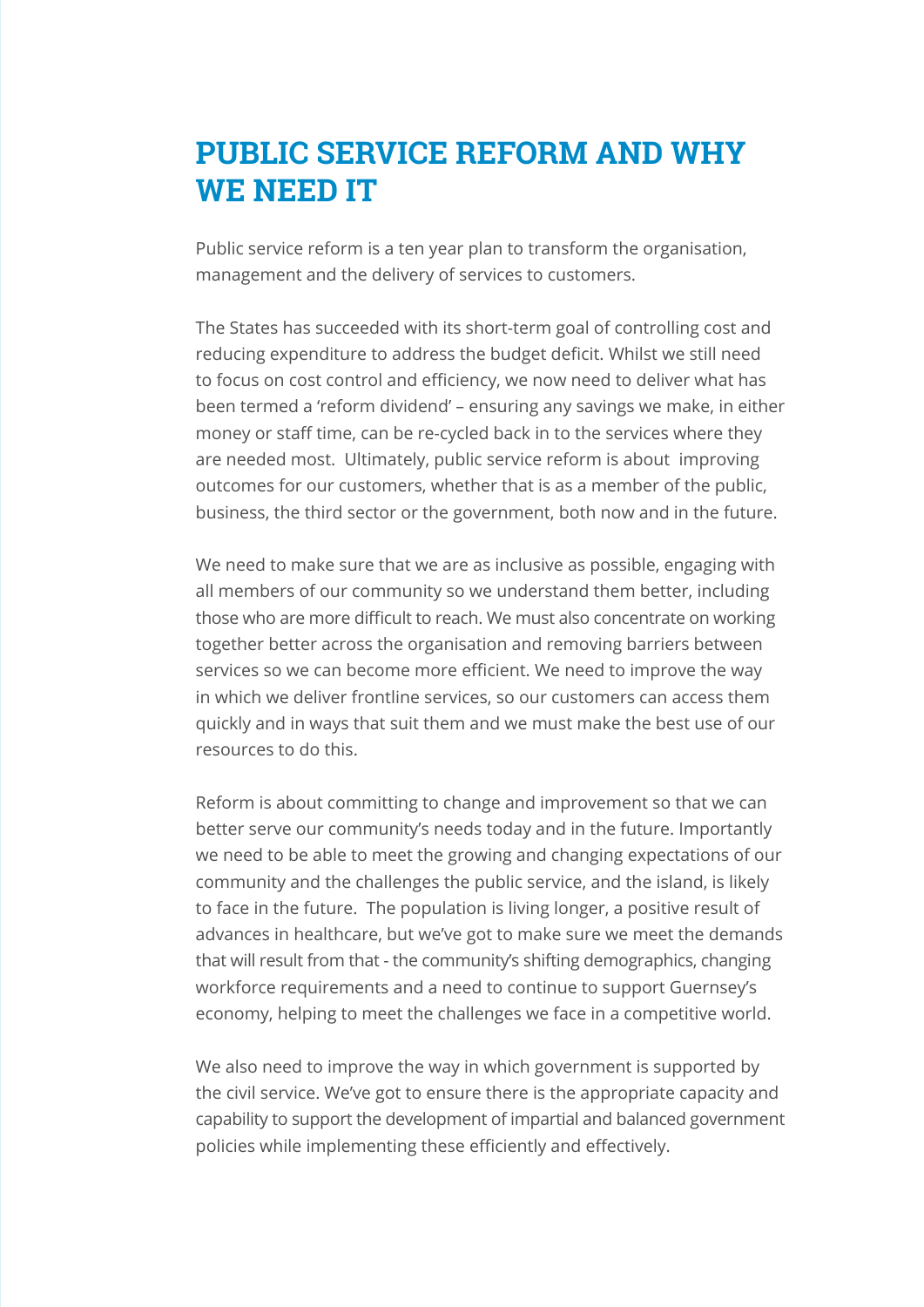# **MAKING REFORM HAPPEN**

We have four aims that are inter-linked:

- 1. Improving customer engagement and satisfaction
- 2. Delivering and demonstrating value for money
- 3. Improving staff engagement and satisfaction
- 4. Enhancing organisation performance measurement and management

To achieve these aims we will work harder at delivering consistently good services as one organisation, collaborating between services and co-ordinating projects and programmes. We will work in partnership with outside expertise, from the charitable and voluntary sector and from the business sector.

We will be a public service designed around meeting our community's needs, rather than expecting our customers to adapt to the public service's internal procedures and structures.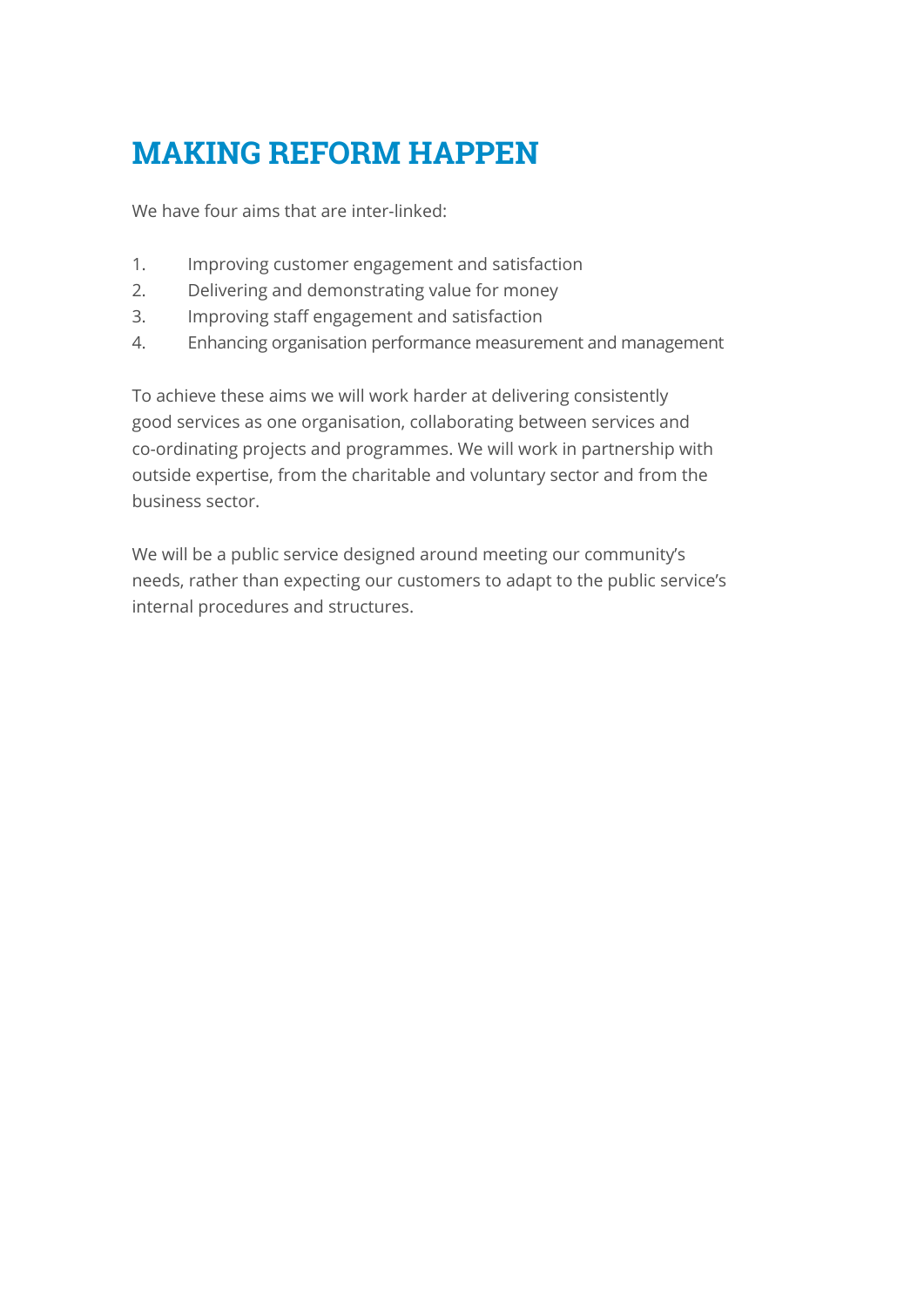

#### **FOCUS ON VALUE FOR MONEY**

To show the taxpayer that government can be trusted to spend their money wisely.

#### **FOCUS ON PERFORMANCE MANAGEMENT**

To understand the organisation's performance today, so it can be improved.

#### **INNOVATIVE AND CREATIVE THINKING**

To embrace new thinking and innovative ideas and the tools and techniques that exploit this.

#### **FOCUS ON OUR PEOPLE**

To understand strengths and weaknesses, reward high performance and support development and improvement.

#### **ESTATES OPTIMISATION**

To have an efficient, fit for purpose and sustainable estate that delivers value for money, allows modern ways of working and improves customer value.

#### **DIGITAL - SMART GUERNSEY**

To use 21st century technology to benefit customers and staff.

#### **FOCUS ON OUR CUSTOMER**

To understand who the customer is, what they need, and provide it.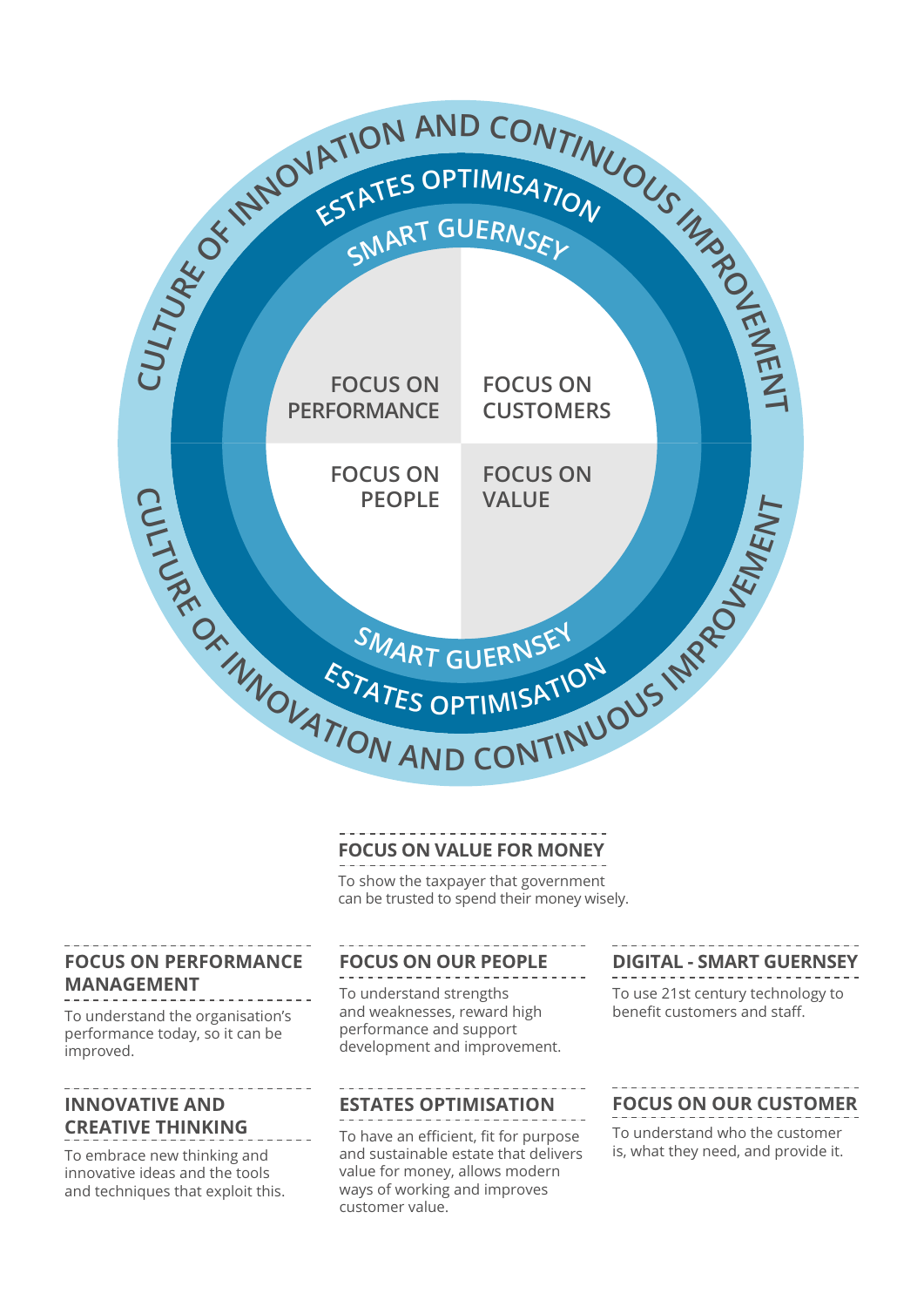## **VISIBLE CHANGES**

Public service reform will not happen overnight. Short-term solutions will only bring short-term change – not long-term transformation. Long-term transformation takes time and many changes will be evolutionary. Visible improvements in the short-term will most likely come from changes made by individual service units and teams, however, some of the changes you will start to see happening across the whole organisation will be, for example:

- A focus across the organisation on excellent customer service
- Better engagement with all members of our community including those who are more difficult to reach
- Developing a better understanding of all our community including those who have more specific needs
- Adopting a 'Tell Us Once' approach so people can inform us once of key events such as a birth or death, a change of address or employer, once rather than many times
- Developing and improving www.gov.gg to create a single easily navigated site for accessing public services and transactions with the States
- Becoming 'digital by default', so thinking about how services can be accessed online at the very beginning of projects

Long-term outcomes you will see will include, for example:

- Better data management across the organisation which we can access to prioritise and inform policies, strategies and plans
- An emphasis on performance management
- An end to a silo approach to departmental working and introducing seamless services by removing departmental barriers
- Rationalising operating from 100+ sites so that we are easy to find and easy to engage with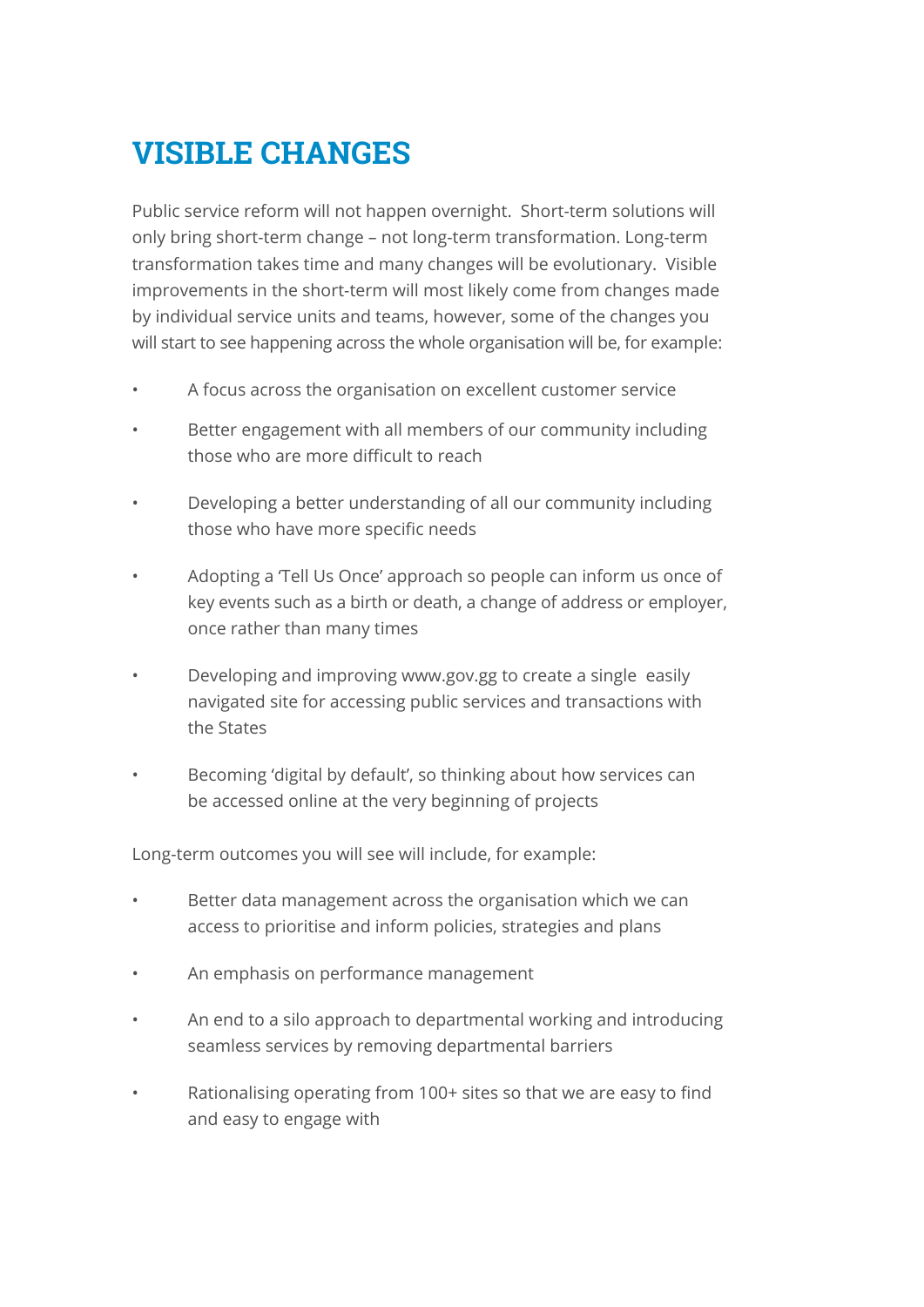## **HAVE YOUR SAY AND BE A PART OF THE PROCESS**

Until October you have the opportunity to have your say by completing the community survey. By doing this you will help those who deliver public services in Guernsey to get a better understanding of your views and experiences, and to learn what is important to you. Please go to **http://www.gov.gg/feedback** or collect a paper copy from Sir Charles Frossard House, Social Security receptions (multiple languages available), Beau Sejour, Raymond Falla House, Princess Elizabeth Hospital (multiple languages available) or all post office branches.

In these few pages we have given you an oversight but if you would like to learn more about Guernsey's public service reform, full details are available on **www.gov.gg/change**. Printed copies of the full public service reform document are available from reception at Sir Charles Frossard House or you can e-mail us at change@gov.gg and we'll e-mail or send you a copy.